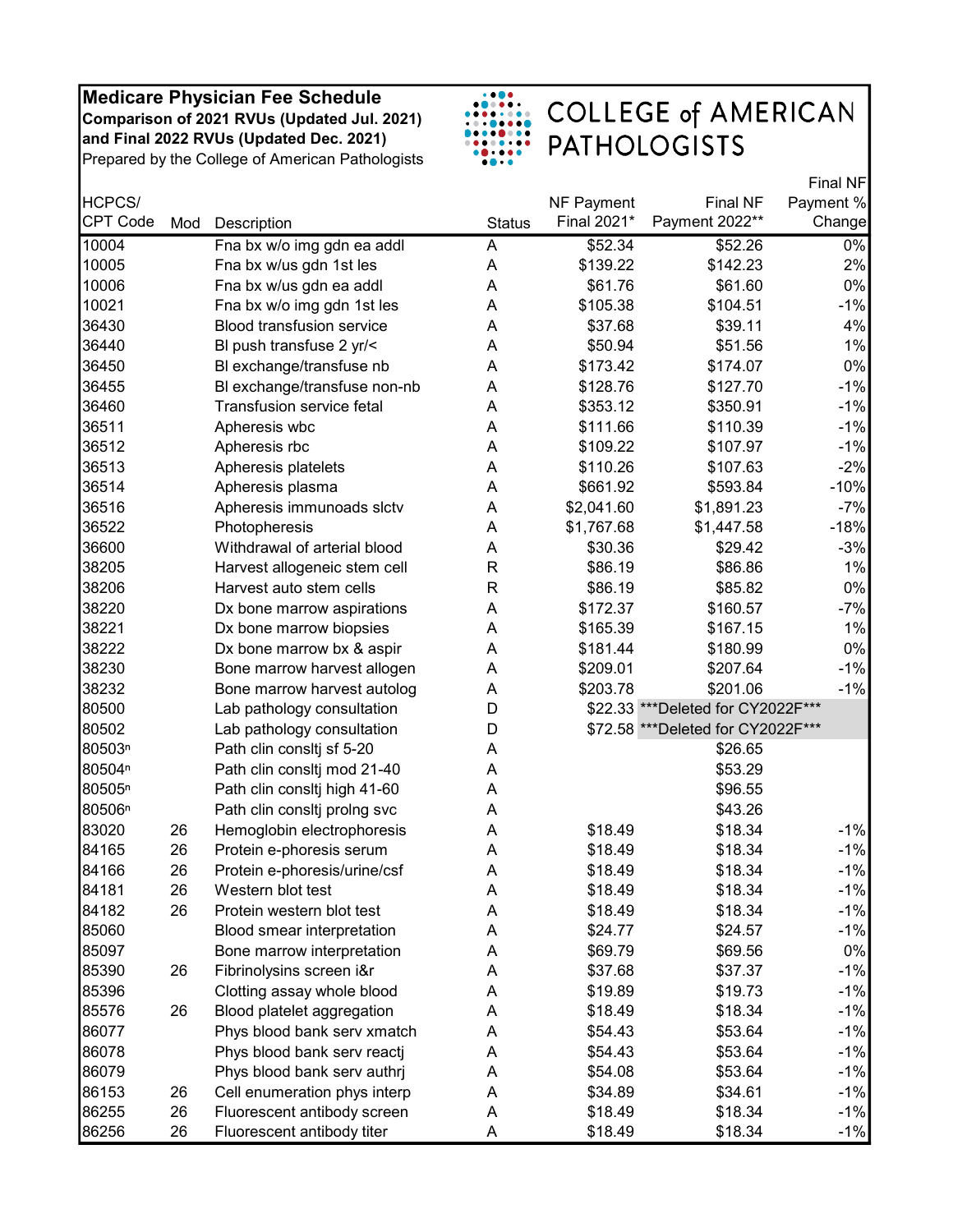

|                 |           |                              |               |             |                 | Final NF  |
|-----------------|-----------|------------------------------|---------------|-------------|-----------------|-----------|
| HCPCS/          |           |                              |               | NF Payment  | <b>Final NF</b> | Payment % |
| <b>CPT Code</b> | Mod       | Description                  | <b>Status</b> | Final 2021* | Payment 2022**  | Change    |
| 86320           | 26        | Serum immunoelectrophoresis  | A             | \$18.49     | \$18.34         | $-1%$     |
| 86325           | 26        | Other immunoelectrophoresis  | Α             | \$18.49     | \$18.34         | $-1%$     |
| 86327           | 26        | Immunoelectrophoresis assay  | Α             | \$22.33     | \$21.80         | $-2%$     |
| 86334           | 26        | Immunofix e-phoresis serum   | A             | \$18.49     | \$18.34         | $-1%$     |
| 86335           | 26        | Immunfix e-phorsis/urine/csf | A             | \$18.49     | \$18.34         | $-1%$     |
| 87164           | 26        | Dark field examination       | A             | \$19.54     | \$19.38         | $-1%$     |
| 87207           | 26        | Smear special stain          | Α             | \$18.49     | \$18.34         | $-1%$     |
| 88104           |           | Cytopath fl nongyn smears    | A             | \$67.34     | \$68.17         | 1%        |
| 88104           | 26        | Cytopath fl nongyn smears    | A             | \$27.57     | \$27.34         | $-1%$     |
| 88104           | TC        | Cytopath fl nongyn smears    | Α             | \$39.78     | \$40.84         | 3%        |
| 88106           |           | Cytopath fl nongyn filter    | A             | \$66.99     | \$68.17         | 2%        |
| 88106           | 26        | Cytopath fl nongyn filter    | A             | \$19.54     | \$19.03         | $-3%$     |
| 88106           | <b>TC</b> | Cytopath fl nongyn filter    | A             | \$47.45     | \$49.14         | 4%        |
| 88108           |           | Cytopath concentrate tech    | Α             | \$63.85     | \$65.41         | 2%        |
| 88108           | 26        | Cytopath concentrate tech    | A             | \$22.68     | \$22.49         | $-1%$     |
| 88108           | <b>TC</b> | Cytopath concentrate tech    | A             | \$41.17     | \$42.91         | 4%        |
| 88112           |           | Cytopath cell enhance tech   | A             | \$67.69     | \$67.48         | 0%        |
| 88112           | 26        | Cytopath cell enhance tech   | A             | \$27.91     | \$27.68         | $-1%$     |
| 88112           | TC        | Cytopath cell enhance tech   | A             | \$39.78     | \$39.80         | 0%        |
| 88120           |           | Cytp urne 3-5 probes ea spec | A             | \$632.96    | \$630.52        | 0%        |
| 88120           | 26        | Cytp urne 3-5 probes ea spec | Α             | \$58.27     | \$58.14         | $0\%$     |
| 88120           | TC        | Cytp urne 3-5 probes ea spec | Α             | \$574.69    | \$572.39        | 0%        |
| 88121           |           | Cytp urine 3-5 probes cmptr  | A             | \$456.75    | \$444.00        | $-3%$     |
| 88121           | 26        | Cytp urine 3-5 probes cmptr  | A             | \$48.50     | \$48.10         | $-1%$     |
| 88121           | <b>TC</b> | Cytp urine 3-5 probes cmptr  | A             | \$408.25    | \$395.89        | $-3%$     |
| 88125           |           | Forensic cytopathology       | Α             | \$26.87     | \$27.34         | 2%        |
| 88125           | 26        | Forensic cytopathology       | Α             | \$13.96     | \$13.84         | $-1%$     |
| 88125           | <b>TC</b> | Forensic cytopathology       | A             | \$12.91     | \$13.50         | 5%        |
| 88141           |           | Cytopath c/v interpret       | Α             | \$21.98     | \$22.49         | 2%        |
| 88160           |           | Cytopath smear other source  | A             | \$71.88     | \$72.67         | 1%        |
| 88160           | 26        | Cytopath smear other source  | A             | \$25.82     | \$25.61         | $-1%$     |
| 88160           | <b>TC</b> | Cytopath smear other source  | A             | \$46.06     | \$47.06         | 2%        |
| 88161           |           | Cytopath smear other source  | Α             | \$71.88     | \$74.75         | 4%        |
| 88161           | 26        | Cytopath smear other source  | Α             | \$25.47     | \$25.26         | $-1%$     |
| 88161           | TC        | Cytopath smear other source  | A             | \$46.41     | \$49.49         | 7%        |
| 88162           |           | Cytopath smear other source  | A             | \$104.33    | \$115.24        | 10%       |
| 88162           | 26        | Cytopath smear other source  | A             | \$39.08     | \$39.11         | 0%        |
| 88162           | TC        | Cytopath smear other source  | Α             | \$65.25     | \$76.13         | 17%       |
| 88172           |           | Cytp dx eval fna 1st ea site | A             | \$55.83     | \$55.02         | $-1%$     |
| 88172           | 26        | Cytp dx eval fna 1st ea site | Α             | \$35.94     | \$35.30         | $-2%$     |
| 88172           | TC        | Cytp dx eval fna 1st ea site | A             | \$19.89     | \$19.73         | $-1%$     |
| 88173           |           | Cytopath eval fna report     | A             | \$156.67    | \$159.53        | 2%        |
| 88173           | 26        | Cytopath eval fna report     | A             | \$71.18     | \$70.25         | $-1%$     |
| 88173           | TC        | Cytopath eval fna report     | Α             | \$85.49     | \$89.28         | 4%        |
| 88177           |           | Cytp fna eval ea addl        | A             | \$29.31     | \$29.07         | $-1%$     |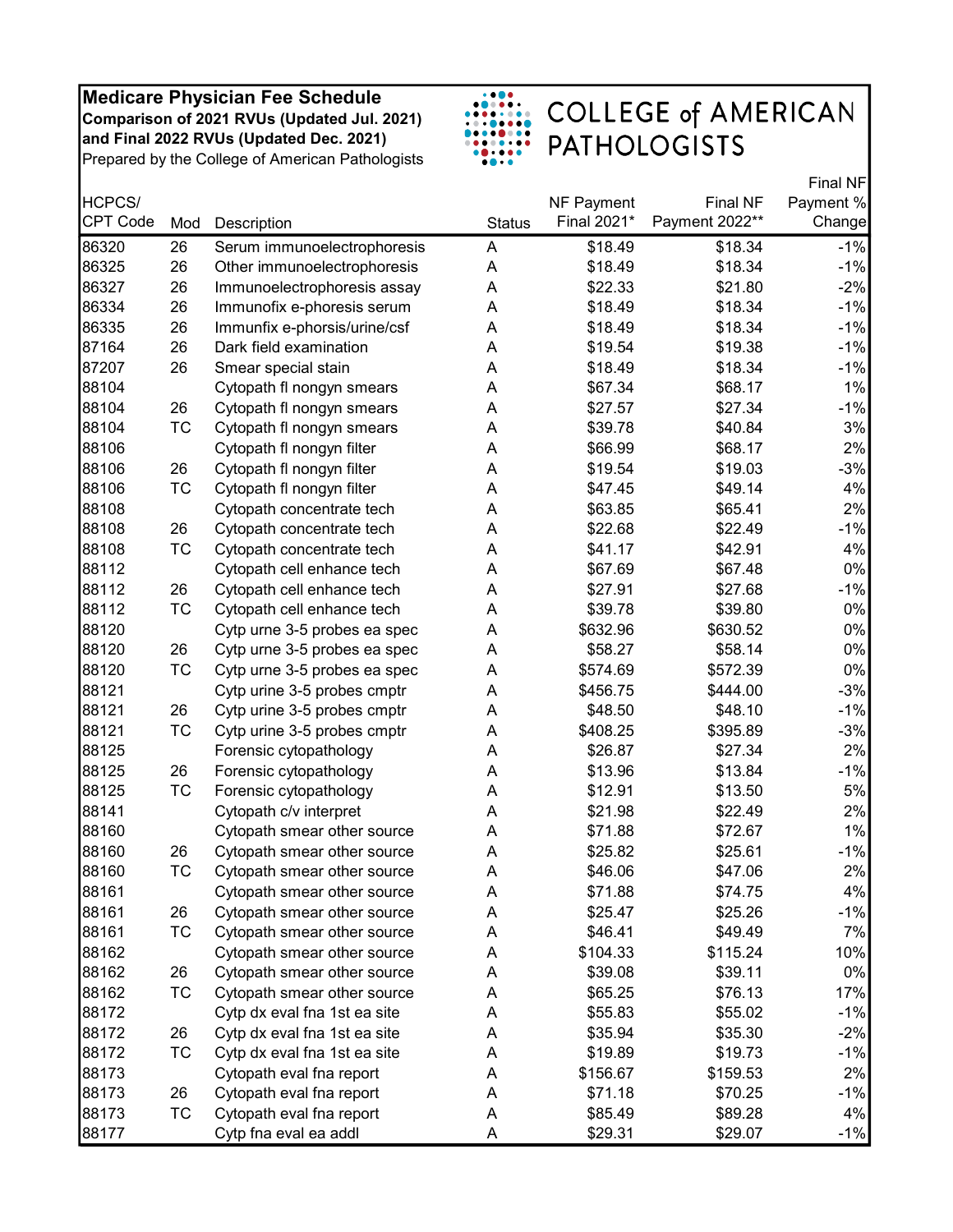

|                 |           |                             |               |                   |                 | Final NF  |
|-----------------|-----------|-----------------------------|---------------|-------------------|-----------------|-----------|
| HCPCS/          |           |                             |               | <b>NF Payment</b> | <b>Final NF</b> | Payment % |
| <b>CPT Code</b> | Mod       | Description                 | <b>Status</b> | Final 2021*       | Payment 2022**  | Change    |
| 88177           | 26        | Cytp fna eval ea addl       | A             | \$21.98           | \$21.80         | $-1%$     |
| 88177           | <b>TC</b> | Cytp fna eval ea addl       | Α             | \$7.33            | \$7.27          | $-1%$     |
| 88182           |           | Cell marker study           | A             | \$140.62          | \$149.15        | 6%        |
| 88182           | 26        | Cell marker study           | A             | \$38.73           | \$38.41         | $-1%$     |
| 88182           | <b>TC</b> | Cell marker study           | A             | \$101.89          | \$110.74        | 9%        |
| 88184           |           | Flowcytometry/ tc 1 marker  | A             | \$69.79           | \$69.21         | $-1%$     |
| 88185           |           | Flowcytometry/tc add-on     | A             | \$23.03           | \$22.15         | $-4%$     |
| 88187           |           | Flowcytometry/read 2-8      | A             | \$36.64           | \$35.99         | $-2%$     |
| 88188           |           | Flowcytometry/read 9-15     | A             | \$62.81           | \$62.98         | 0%        |
| 88189           |           | Flowcytometry/read 16 & >   | A             | \$85.14           | \$84.44         | $-1%$     |
| 88291           |           | Cyto/molecular report       | A             | \$33.85           | \$33.57         | $-1%$     |
| 88300           |           | Surgical path gross         | A             | \$15.70           | \$15.57         | $-1%$     |
| 88300           | 26        | Surgical path gross         | Α             | \$4.54            | \$4.50          | $-1%$     |
| 88300           | <b>TC</b> | Surgical path gross         | A             | \$11.17           | \$11.07         | $-1%$     |
| 88302           |           | Tissue exam by pathologist  | A             | \$32.10           | \$32.18         | 0%        |
| 88302           | 26        | Tissue exam by pathologist  | Α             | \$6.98            | \$6.92          | $-1%$     |
| 88302           | <b>TC</b> | Tissue exam by pathologist  | A             | \$25.12           | \$25.26         | 1%        |
| 88304           |           | Tissue exam by pathologist  | A             | \$42.22           | \$42.22         | $0\%$     |
| 88304           | 26        | Tissue exam by pathologist  | A             | \$11.51           | \$11.42         | $-1%$     |
| 88304           | <b>TC</b> | Tissue exam by pathologist  | A             | \$30.71           | \$30.80         | 0%        |
| 88305           |           | Tissue exam by pathologist  | Α             | \$71.53           | \$71.98         | 1%        |
| 88305           | 26        | Tissue exam by pathologist  | A             | \$37.68           | \$37.37         | $-1%$     |
| 88305           | <b>TC</b> | Tissue exam by pathologist  | A             | \$33.85           | \$34.61         | 2%        |
| 88307           |           | Tissue exam by pathologist  | A             | \$290.31          | \$290.69        | $0\%$     |
| 88307           | 26        | Tissue exam by pathologist  | A             | \$83.39           | \$82.36         | $-1%$     |
| 88307           | <b>TC</b> | Tissue exam by pathologist  | Α             | \$206.92          | \$208.33        | 1%        |
| 88309           |           | Tissue exam by pathologist  | Α             | \$441.75          | \$441.58        | $0\%$     |
| 88309           | 26        | Tissue exam by pathologist  | A             | \$146.90          | \$144.65        | $-2%$     |
| 88309           | TC        | Tissue exam by pathologist  | A             | \$294.85          | \$296.92        | 1%        |
| 88311           |           | Decalcify tissue            | Α             | \$21.28           | \$21.11         | $-1%$     |
| 88311           | 26        | Decalcify tissue            | A             | \$12.56           | \$12.46         | $-1%$     |
| 88311           | <b>TC</b> | Decalcify tissue            | A             | \$8.72            | \$8.65          | $-1%$     |
| 88312           |           | Special stains group 1      | Α             | \$113.05          | \$114.55        | 1%        |
| 88312           | 26        | Special stains group 1      | Α             | \$26.87           | \$26.30         | $-2%$     |
| 88312           | ТC        | Special stains group 1      | Α             | \$86.19           | \$88.25         | 2%        |
| 88313           |           | Special stains group 2      | A             | \$81.65           | \$82.36         | 1%        |
| 88313           | 26        | Special stains group 2      | A             | \$12.21           | \$12.11         | $-1%$     |
| 88313           | ТC        | Special stains group 2      | Α             | \$69.44           | \$70.25         | 1%        |
| 88314           |           | Histochemical stains add-on | Α             | \$101.54          | \$100.36        | $-1%$     |
| 88314           | 26        | Histochemical stains add-on | Α             | \$21.63           | \$21.11         | $-2%$     |
| 88314           | TC        | Histochemical stains add-on | Α             | \$79.91           | \$79.25         | $-1%$     |
| 88319           |           | Enzyme histochemistry       | Α             | \$130.15          | \$142.23        | 9%        |
| 88319           | 26        | Enzyme histochemistry       | Α             | \$27.22           | \$26.99         | $-1%$     |
| 88319           | ТC        | Enzyme histochemistry       | Α             | \$102.93          | \$115.24        | 12%       |
| 88321           |           | Microslide consultation     | Α             | \$99.10           | \$97.94         | $-1%$     |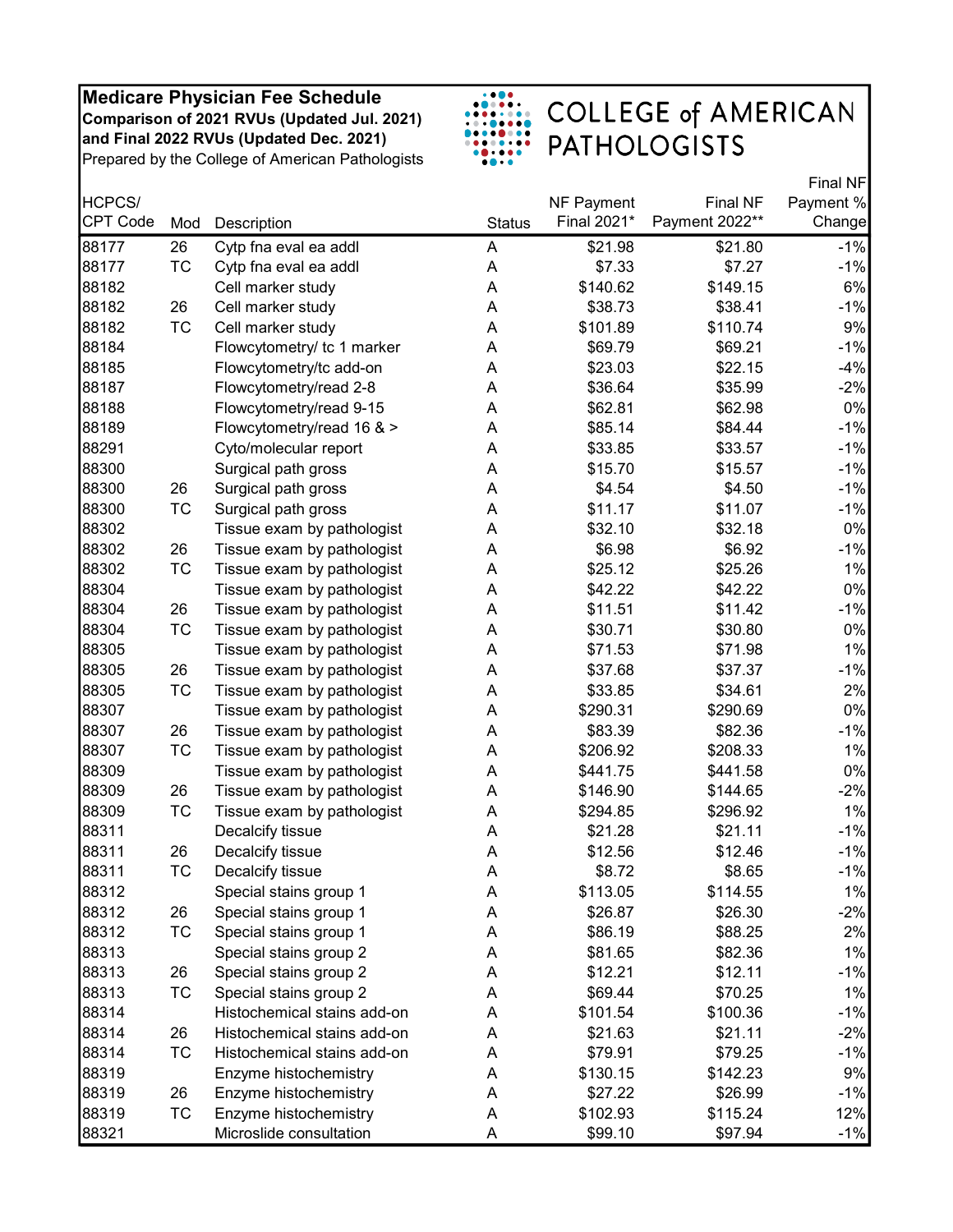

|                 |           |                              |               |                   |                 | Final NF  |
|-----------------|-----------|------------------------------|---------------|-------------------|-----------------|-----------|
| HCPCS/          |           |                              |               | <b>NF Payment</b> | <b>Final NF</b> | Payment % |
| <b>CPT Code</b> | Mod       | Description                  | <b>Status</b> | Final 2021*       | Payment 2022**  | Change    |
| 88323           |           | Microslide consultation      | A             | \$114.80          | \$114.20        | $-1%$     |
| 88323           | 26        | Microslide consultation      | Α             | \$87.58           | \$86.86         | $-1%$     |
| 88323           | <b>TC</b> | Microslide consultation      | A             | \$27.22           | \$27.34         | $0\%$     |
| 88325           |           | Comprehensive review of data | A             | \$166.79          | \$158.84        | $-5%$     |
| 88329           |           | Path consult introp          | A             | \$59.32           | \$58.14         | $-2%$     |
| 88331           |           | Path consult intraop 1 bloc  | A             | \$104.68          | \$103.47        | $-1%$     |
| 88331           | 26        | Path consult intraop 1 bloc  | A             | \$62.46           | \$61.95         | $-1%$     |
| 88331           | TC        | Path consult intraop 1 bloc  | A             | \$42.22           | \$41.53         | $-2%$     |
| 88332           |           | Path consult intraop addl    | A             | \$55.13           | \$55.02         | $0\%$     |
| 88332           | 26        | Path consult intraop addl    | A             | \$31.05           | \$30.45         | $-2%$     |
| 88332           | TC        | Path consult intraop addl    | A             | \$24.08           | \$24.57         | 2%        |
| 88333           |           | Intraop cyto path consult 1  | A             | \$96.30           | \$94.47         | $-2%$     |
| 88333           | 26        | Intraop cyto path consult 1  | A             | \$62.46           | \$61.60         | $-1%$     |
| 88333           | <b>TC</b> | Intraop cyto path consult 1  | A             | \$33.85           | \$32.88         | $-3%$     |
| 88334           |           | Intraop cyto path consult 2  | A             | \$57.22           | \$56.75         | $-1%$     |
| 88334           | 26        | Intraop cyto path consult 2  | A             | \$38.03           | \$37.37         | $-2%$     |
| 88334           | <b>TC</b> | Intraop cyto path consult 2  | A             | \$19.19           | \$19.38         | 1%        |
| 88341           |           | Immunohisto antb addl slide  | A             | \$93.86           | \$89.63         | $-5%$     |
| 88341           | 26        | Immunohisto antb addl slide  | A             | \$28.61           | \$28.03         | $-2%$     |
| 88341           | TC        | Immunohisto antb addl slide  | A             | \$65.25           | \$61.60         | $-6%$     |
| 88342           |           | Immunohisto antb 1st stain   | A             | \$106.08          | \$102.43        | $-3%$     |
| 88342           | 26        | Immunohisto antb 1st stain   | Α             | \$35.24           | \$34.61         | $-2%$     |
| 88342           | <b>TC</b> | Immunohisto antb 1st stain   | A             | \$70.83           | \$67.83         | $-4%$     |
| 88344           |           | Immunohisto antibody slide   | A             | \$178.30          | \$173.03        | $-3%$     |
| 88344           | 26        | Immunohisto antibody slide   | A             | \$38.38           | \$38.07         | $-1%$     |
| 88344           | <b>TC</b> | Immunohisto antibody slide   | A             | \$139.92          | \$134.96        | $-4%$     |
| 88346           |           | Immunofluor antb 1st stain   | A             | \$145.85          | \$155.73        | 7%        |
| 88346           | 26        | Immunofluor antb 1st stain   | A             | \$36.29           | \$35.99         | $-1%$     |
| 88346           | <b>TC</b> | Immunofluor antb 1st stain   | A             | \$109.56          | \$119.74        | 9%        |
| 88348           |           | Electron microscopy          | A             | \$432.67          | \$463.38        | 7%        |
| 88348           | 26        | Electron microscopy          | A             | \$78.16           | \$77.52         | $-1%$     |
| 88348           | <b>TC</b> | Electron microscopy          | A             | \$354.51          | \$385.86        | 9%        |
| 88350           |           | Immunofluor antb addl stain  | A             | \$110.61          | \$120.08        | 9%        |
| 88350           | 26        | Immunofluor antb addl stain  | Α             | \$29.31           | \$29.07         | $-1%$     |
| 88350           | ТC        | Immunofluor antb addl stain  | Α             | \$81.30           | \$91.01         | 12%       |
| 88355           |           | Analysis skeletal muscle     | A             | \$145.50          | \$142.92        | $-2%$     |
| 88355           | 26        | Analysis skeletal muscle     | Α             | \$84.09           | \$82.02         | $-2%$     |
| 88355           | <b>TC</b> | Analysis skeletal muscle     | Α             | \$61.41           | \$60.91         | $-1%$     |
| 88356           |           | Analysis nerve               | Α             | \$243.90          | \$249.16        | 2%        |
| 88356           | 26        | Analysis nerve               | Α             | \$130.15          | \$129.08        | $-1%$     |
| 88356           | <b>TC</b> | Analysis nerve               | Α             | \$113.75          | \$120.08        | 6%        |
| 88358           |           | Analysis tumor               | A             | \$140.97          | \$141.54        | 0%        |
| 88358           | 26        | Analysis tumor               | Α             | \$50.25           | \$49.49         | $-2%$     |
| 88358           | <b>TC</b> | Analysis tumor               | Α             | \$90.72           | \$92.05         | 1%        |
| 88360           |           | Tumor immunohistochem/manual | A             | \$124.92          | \$122.51        | $-2%$     |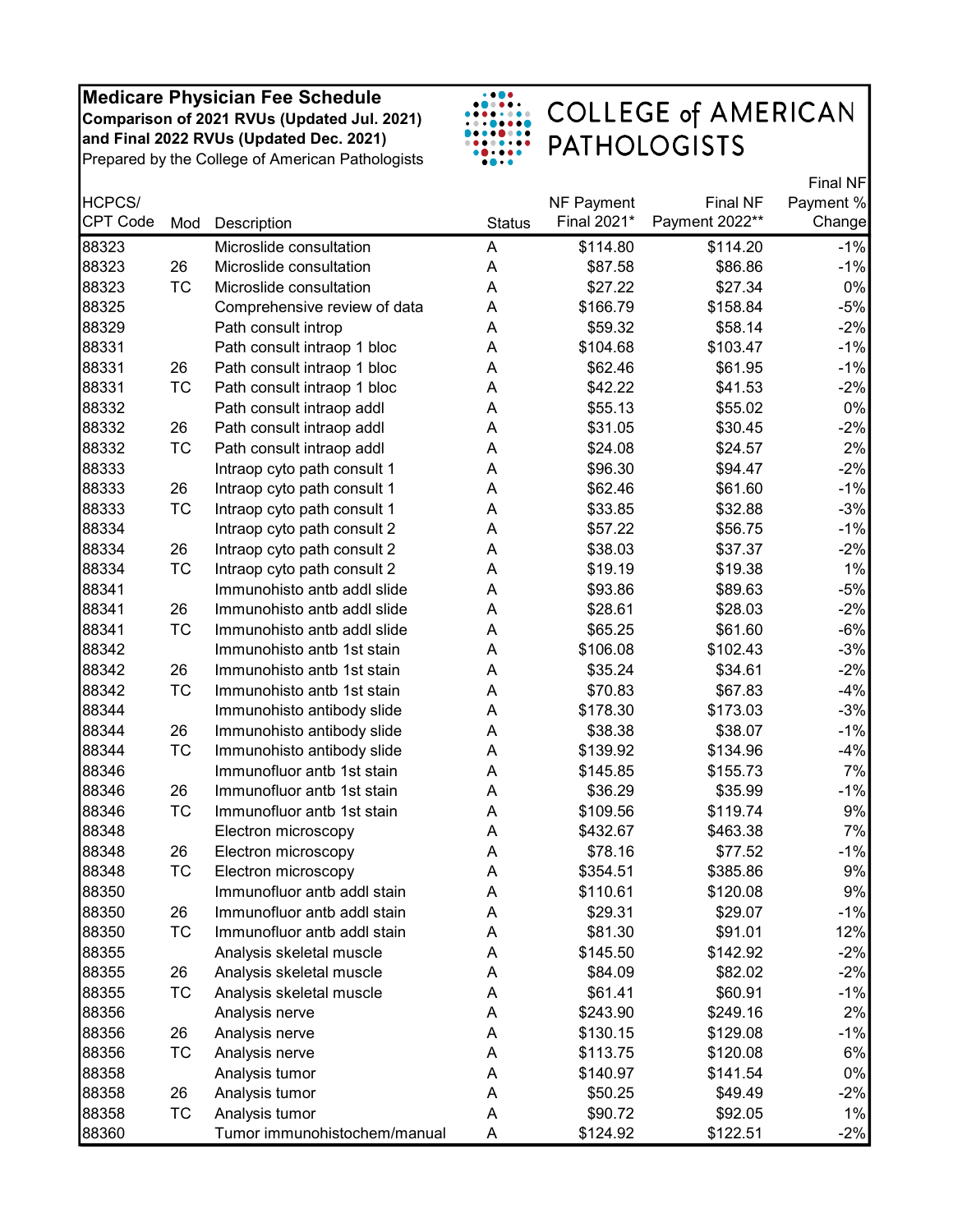

|                 |           |                              |               |                   |                 | Final NF  |
|-----------------|-----------|------------------------------|---------------|-------------------|-----------------|-----------|
| HCPCS/          |           |                              |               | <b>NF Payment</b> | <b>Final NF</b> | Payment % |
| <b>CPT Code</b> | Mod       | Description                  | <b>Status</b> | Final 2021*       | Payment 2022**  | Change    |
| 88360           | 26        | Tumor immunohistochem/manual | A             | \$42.22           | \$41.53         | $-2%$     |
| 88360           | <b>TC</b> | Tumor immunohistochem/manual | A             | \$82.70           | \$80.98         | $-2%$     |
| 88361           |           | Tumor immunohistochem/comput | Α             | \$124.22          | \$122.16        | $-2%$     |
| 88361           | 26        | Tumor immunohistochem/comput | Α             | \$43.97           | \$43.60         | $-1%$     |
| 88361           | <b>TC</b> | Tumor immunohistochem/comput | A             | \$80.25           | \$78.56         | $-2%$     |
| 88362           |           | Nerve teasing preparations   | A             | \$224.36          | \$224.59        | 0%        |
| 88362           | 26        | Nerve teasing preparations   | A             | \$113.05          | \$111.43        | $-1%$     |
| 88362           | TC        | Nerve teasing preparations   | A             | \$111.31          | \$113.16        | 2%        |
| 88363           |           | Xm archive tissue molec anal | Α             | \$23.38           | \$23.19         | $-1%$     |
| 88364           |           | Insitu hybridization (fish)  | A             | \$144.46          | \$140.16        | $-3%$     |
| 88364           | 26        | Insitu hybridization (fish)  | A             | \$34.89           | \$34.26         | $-2%$     |
| 88364           | <b>TC</b> | Insitu hybridization (fish)  | A             | \$109.56          | \$105.89        | $-3%$     |
| 88365           |           | Insitu hybridization (fish)  | Α             | \$185.98          | \$182.72        | $-2%$     |
| 88365           | 26        | Insitu hybridization (fish)  | A             | \$43.97           | \$43.60         | $-1%$     |
| 88365           | <b>TC</b> | Insitu hybridization (fish)  | A             | \$142.01          | \$139.12        | $-2%$     |
| 88366           |           | Insitu hybridization (fish)  | Α             | \$293.45          | \$289.65        | $-1%$     |
| 88366           | 26        | Insitu hybridization (fish)  | Α             | \$62.46           | \$61.95         | $-1%$     |
| 88366           | <b>TC</b> | Insitu hybridization (fish)  | A             | \$230.99          | \$227.71        | $-1%$     |
| 88367           |           | Insitu hybridization auto    | A             | \$115.85          | \$114.89        | $-1%$     |
| 88367           | 26        | Insitu hybridization auto    | A             | \$33.85           | \$33.57         | $-1%$     |
| 88367           | TC        | Insitu hybridization auto    | Α             | \$82.00           | \$81.32         | $-1%$     |
| 88368           |           | Insitu hybridization manual  | A             | \$137.13          | \$138.08        | 1%        |
| 88368           | 26        | Insitu hybridization manual  | A             | \$41.52           | \$41.18         | $-1%$     |
| 88368           | <b>TC</b> | Insitu hybridization manual  | A             | \$95.61           | \$96.90         | 1%        |
| 88369           |           | M/phmtrc alysishquant/semiq  | A             | \$118.29          | \$116.97        | $-1%$     |
| 88369           | 26        | M/phmtrc alysishquant/semiq  | Α             | \$32.45           | \$32.18         | $-1%$     |
| 88369           | TC        | M/phmtrc alysishquant/semiq  | A             | \$85.84           | \$84.79         | $-1%$     |
| 88371           | 26        | Protein western blot tissue  | Α             | \$19.54           | \$19.38         | $-1%$     |
| 88372           | 26        | Protein analysis w/probe     | Α             | \$18.49           | \$18.34         | $-1%$     |
| 88373           |           | M/phmtrc alys ishquant/semiq | Α             | \$73.28           | \$70.25         | $-4%$     |
| 88373           | 26        | M/phmtrc alys ishquant/semiq | Α             | \$26.17           | \$25.61         | $-2%$     |
| 88373           | <b>TC</b> | M/phmtrc alys ishquant/semiq | A             | \$47.11           | \$44.64         | $-5%$     |
| 88374           |           | M/phmtrc alys ishquant/semiq | Α             | \$352.42          | \$331.87        | $-6%$     |
| 88374           | 26        | M/phmtrc alys ishquant/semiq | Α             | \$43.97           | \$43.26         | $-2%$     |
| 88374           | <b>TC</b> | M/phmtrc alys ishquant/semiq | Α             | \$308.46          | \$288.62        | $-6%$     |
| 88375           |           | Optical endomicroscpy interp | A             | \$49.20           | \$48.45         | $-2%$     |
| 88377           |           | M/phmtrc alys ishquant/semiq | A             | \$424.65          | \$411.81        | $-3%$     |
| 88377           | 26        | M/phmtrc alys ishquant/semiq | A             | \$64.55           | \$63.68         | $-1%$     |
| 88377           | TC        | M/phmtrc alys ishquant/semiq | Α             | \$360.10          | \$348.14        | $-3%$     |
| 88380           |           | Microdissection laser        | Α             | \$134.34          | \$129.08        | $-4%$     |
| 88380           | 26        | Microdissection laser        | Α             | \$55.48           | \$54.33         | $-2%$     |
| 88380           | TC        | Microdissection laser        | A             | \$78.86           | \$74.75         | $-5%$     |
| 88381           |           | Microdissection manual       | Α             | \$204.82          | \$213.87        | 4%        |
| 88381           | 26        | Microdissection manual       | Α             | \$24.77           | \$23.88         | $-4%$     |
| 88381           | ТC        | Microdissection manual       | Α             | \$180.05          | \$189.99        | 6%        |